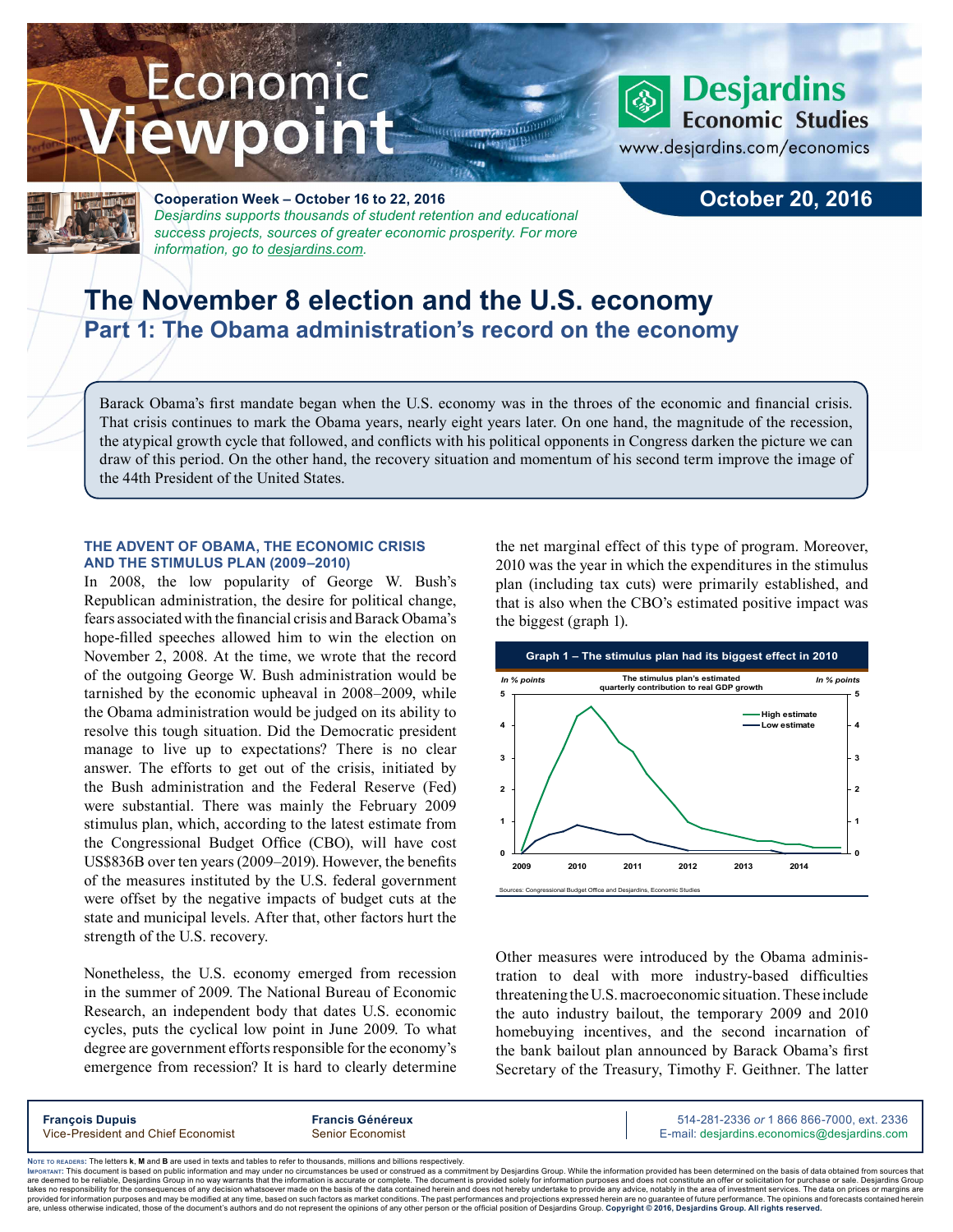

measure never really got off the ground, but instituting it still improved confidence in the financial institutions.

How did the economic indicators react to all these measures? Real GDP declined for five straight quarters from the start of 2008, contracting a total of 4.2%; the economy then started to grow again in the third quarter of 2009 (graph 2). From then until the end of 2010, real GDP grew an average of 2.7% (quarterly annualized), fairly disappointing compared with historic recoveries (graph 3).



Sources: Bureau of Economic Analysis and Desjardins, Economic Studie



It took longer still for private-sector employment to start growing again, although the monthly declines began to dwindle as of spring 2009. Employment posted its first monthly growth in January 2010, and the uptrend became entrenched in March 2010. Twelve months later, 1,598,000 jobs had been created. Since 1960, the total over 12 months following cyclical lows averaged 1,962,000 new jobs, with smaller populations. It is thus fairly clear that the job market's slow progress at the start of his mandate was a disappointment that soured public opinion of the Obama administration.

#### **POLITICAL COHABITATION, THE BUDGET CRISES, AND THE 2012 ELECTION (2010–2013)**

These performances, relatively disappointing for an electorate that was expecting better, worsened the Democratic Party's prospects for the mid-term election in 2010. The party had had a majority in the House of Representatives and Senate since 2006. Starting in 2008, Congress and the White House worked together to institute the economic and social measures that Barack Obama's campaign for the presidency had pledged. One of them, the health insurance program known officially as the *Affordable Care Act* and commonly referred to as *Obamacare*, became a target for the Republicans in their efforts to retake the House of Representatives in 2010.

The Republican majority immediately tripped up Barack Obama's policy agenda. It was the start of a string of budget crises. The first rancorous negotiations came in December 2010, and ensued in February 2011. The situation eroded further in the summer of 2011, with the debt ceiling crisis and the Standard & Poor's downgrade. The agreement to put an end to the dispute led to tighter budget policy, with automatic cuts to federal spending (sequester). After Barack Obama was reelected in 2012, winning over Republican Mitt Romney, the fiscal cliff emerged as a threat (expiry at the end of 2012 of the tax cuts ordered in 2001 and 2003 under George W. Bush) which was also resolved at the very last minute on the night of December 31, 2012. Finally, the federal government largely had to shut down from October 1 to 16, 2013. The shutdown was triggered by disagreement over the budget for fiscal 2014 and Republican demands regarding Obamacare. Several times during these episodes, the federal government came fairly close to not being able to legally meet its financial obligations, including debt payments. The political instability generated by these events affected consumer confidence.

#### **END OF THE MANDATE (2014–2016)**

Some political peace prevailed as of the end of the 2013 shutdown with a 2-year bipartisan budget agreement. The focus then shifted more to the 2016 election.

However, the period was marked by a slowing global economy, this time caused by some weakness in the leading emerging economies. Oil prices also fell, triggering a pullback in investment in that industry. The boom in shale oil extraction, particularly after the financial crisis, had been one important positive factor in the post-crisis economic situation.

Nonetheless, the U.S. economy's good relative performance and, in particular, the job market in the last few years,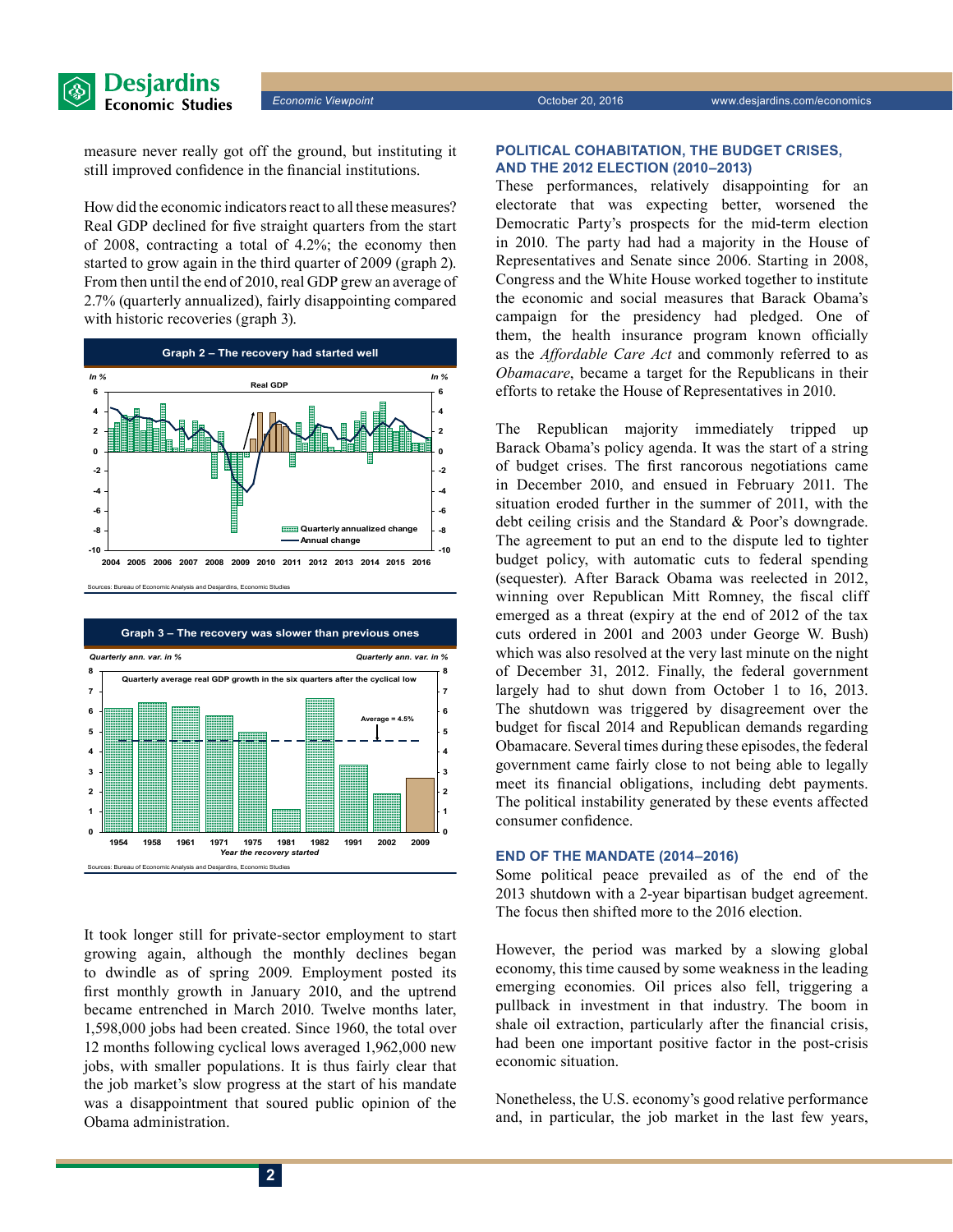allowed the Fed to shelve its monetary policy stimulus measures. However, interest rates moved very little, with just one 25 basis point increase in December 2015.

### **A MANDATE AND ECONOMIC CYCLE CHARACTERIZED BY RELATIVELY WEAK GROWTH**

After the 2008–2009 recession, the economic recovery was slower than previous ones, due to several factors. A financial crisis generates a deeper economic adjustment, which can subsequently slow growth. The last recession had a lasting impact on residential investment and on consumers' personal finances, as consumers sought to cut down their debt loads (graph 4). Population ageing also had an impact on economic and job market growth. Baby boomers are gradually heading into retirement, with negative consequences for the U.S. economy's potential. According to the CBO, labour force growth has historically contributed 1.5 percentage points to the 3.2% growth by potential real GDP (average from 1950 to 2015). However, between 2008 and 2015, this contribution fell to just 0.5 percentage points, with potential at just under 1.5% (graph 5). On the other hand, low interest rates and the







Sources: Congressional Budget Office and Desjardins, Economic Studies

Fed's monetary policy played a key role throughout the last cycle, providing the recovery with some support.

Considering all of these factors, including the severity of the recession at the start of his first term, it is not surprising to note that, under the Obama administration, real GDP growth was weaker than it was during other post-war presidential mandates. The average annual change in real GDP has been 1.5% since the start of 2009, well below the average of 3.2% recorded since 1953 (graph 6). It is also worse than the results seen during the administrations of both Bush presidents.



However, if we put these historical performances in perspective by factoring in the normal cruising speed for each of the periods, i.e. growth by real potential GDP, the picture is very different (graph  $7$ ).<sup>1</sup> In this case, the economy under Obama did marginally better than dictated



<sup>1</sup> This metric, which notes the difference between real GDP growth and growth by potential GDP is not what is often called the output gap. The output gap is calculated using the per cent difference between the level of real GDP and of potential GDP.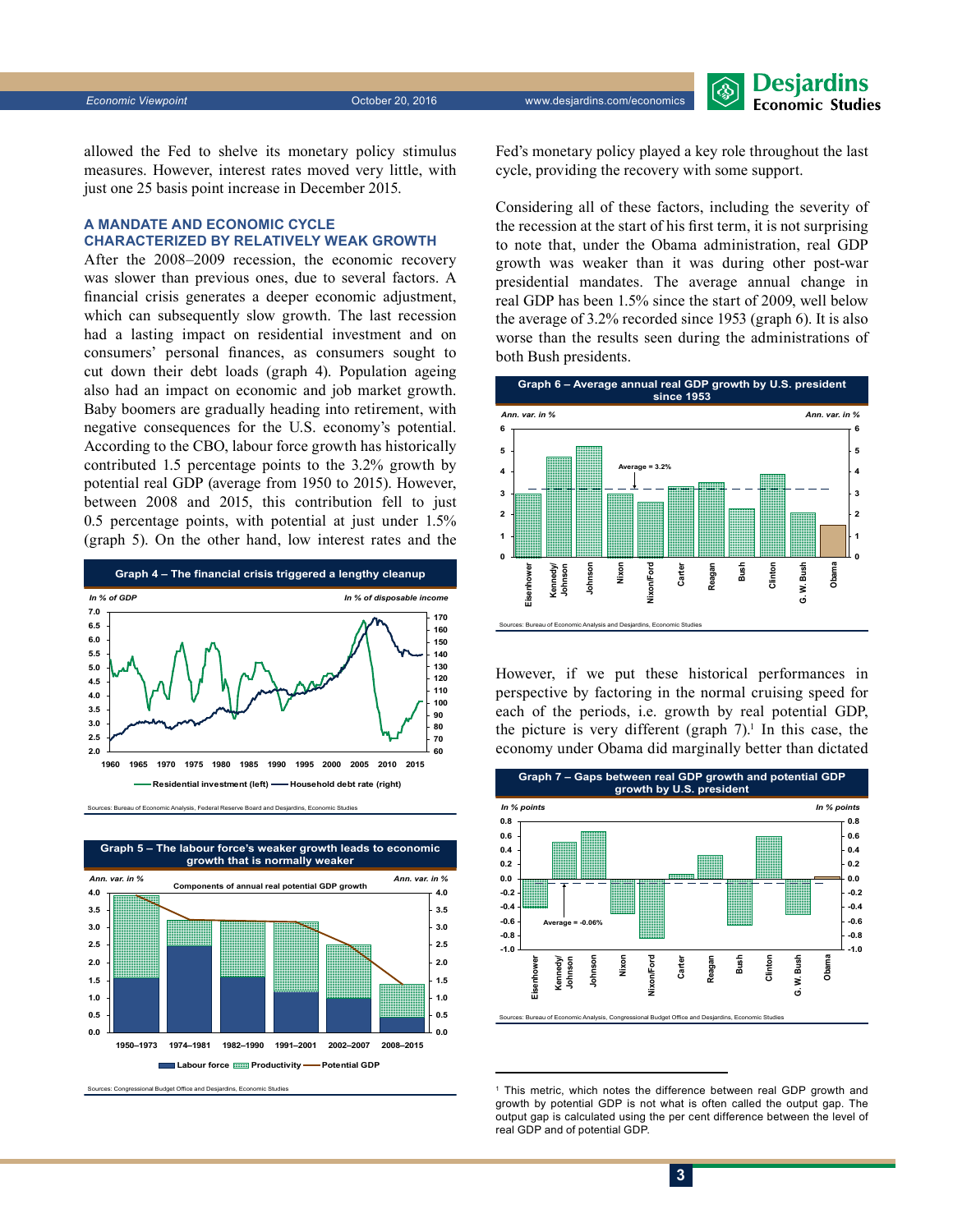

by potential GDP since 2009. Its performance also beats the presidential average. For the most recent presidential mandates, relatively speaking, the economy grew faster under Reagan and Clinton, and much slower under George H. W. Bush and George W. Bush.

Like real GDP, a number of other indicators did more poorly during the Obama administration's two mandates compared with the average for other presidential mandates (graph 8). The contrast is especially striking in consumption, business investment and industrial output. The recession at the start of the first mandate and its consequences for credit hit consumer spending especially hard. Consumer confidence also remained relatively low throughout the Obama years. Credit problems also hurt businesses' will to invest, despite low key rates and bond yields. Global competition, the vagaries of oil prices, and geopolitical risks also put the brakes on. Note that profits did better than the average for presidential mandates, even though economic growth was not that strong. In proportion to GDP, business profits even hit historic peaks in 2012, before slowing (primarily due to the drop in commodity prices and the strong U.S. dollar). The relative strength in housing starts is misleading and skewed by the very low levels at the start of the Obama mandate. Although they have gained a total of 119% from their winter 2009 low, current housing starts (1,047,000 in September 2016) remain well below the historic average (1,438,000 since 1960).



#### **EMPLOYMENT GROWTH: TWO SPEEDS**

Barack Obama's first term began with a catastrophic job market. In January 2009 alone, as Obama was moving into the White House, 814,000 private-sector workers lost their jobs. That is in addition to the 3,756,000 layoffs that occurred in the previous 11 months. From February 2008 to December 2009, 8,752,000 private jobs evaporated, including 4,992,000 in the first 12 months of the Obama administration. Clearly, this kind of situation makes historical comparisons much darker.

Employment started to come back on a lasting basis as of the winter of 2010. From the start of the recovery, 14,973,000 workers (private and public) had found jobs. The comeback started slowly and it took until May 2014 to reach the pre-crisis peak for employment. In the last three years of Obama's first term, monthly hiring averaged 147,000. Since January 2013, it has climbed to 214,000. Presidential mandate comparisons support these figures (graph 9). Although Obama's first mandate looks grim, the gains in the second are much more conclusive. They are still lower than the outstanding performances achieved during Jimmy Carter's single term, Ronald Reagan's second, and both of Bill Clinton's. These presidents surfed along on the wave of post-recession economic recoveries.



The jobless rate, which had continued to climb in Obama's first term, peaking at 10% in October 2009, also fell relatively quickly (graph 10), and is now below the historic average. This performance, however, was accelerated by labour force weakness, itself reined in by factors such as

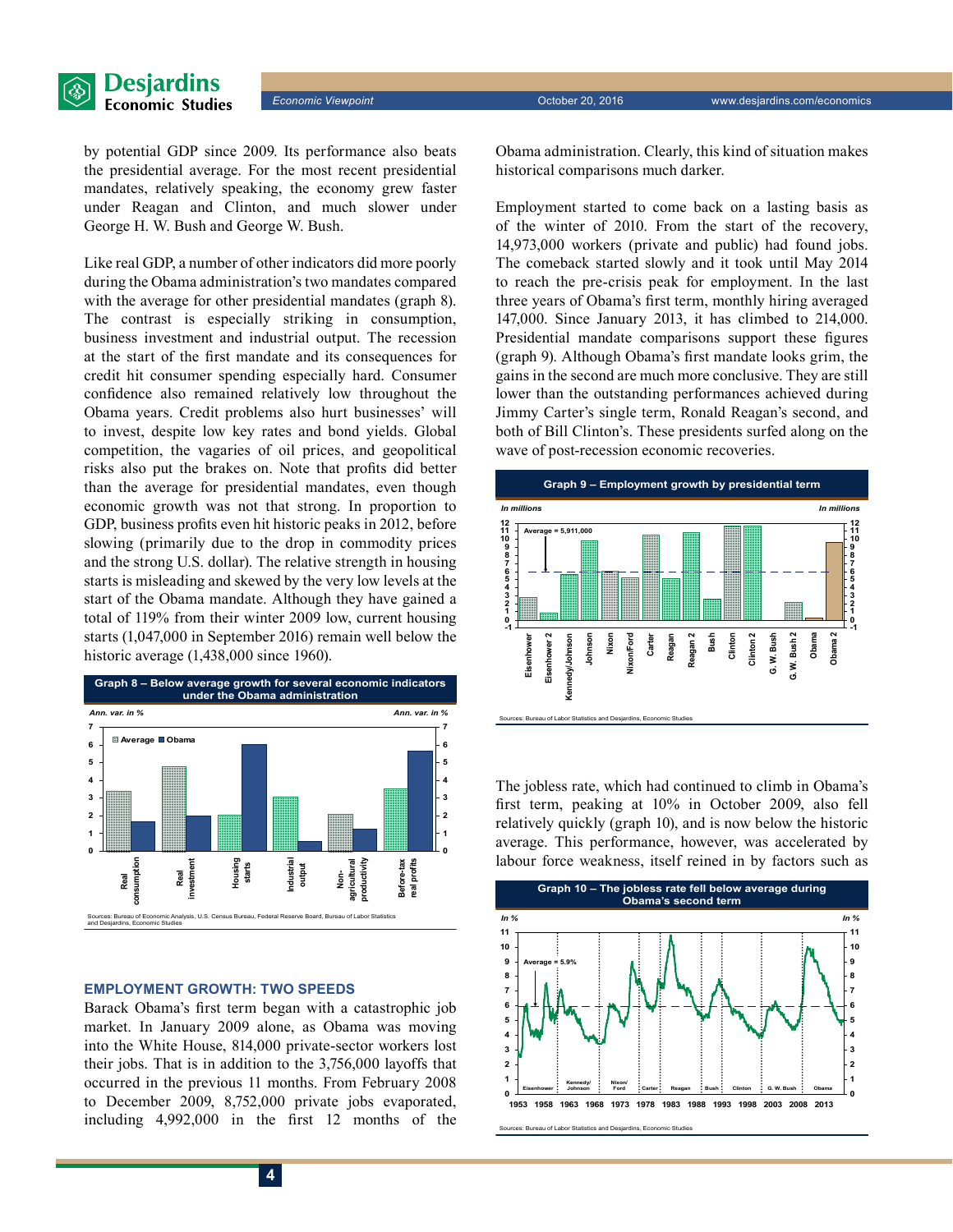

population ageing (graph 11). If, however, we instead use the employment ratio in the age bracket that is most likely to work (number of jobs in proportion to the total population 25 to 54 year olds) as a metric for the health of the job market, the improvement is not as marked. This employment rate is below the trend for the last three decades (graph 12).



Sources: Bureau of Labor Statistics and Desjardins, Economic Stud



#### **A "FORCED" IMPROVEMENT TO PUBLIC FINANCES**

The financial crisis and its aftermath created a lot of concern over public finances. Publicly-held U.S. federal debt went from 35% of GDP at the end of 2007 to 48% when Obama arrived at the White House. The ongoing tumble by fiscal revenues and expanded spending, in particular to support the economy, took annual deficits to more than US\$1,000B in the Democratic president's first term.

However, the situation calmed down in Obama's second term (graph 13). Improved economic conditions and the positive impact on government revenues had a big hand in this, of course. The end of the main expenditures in the



February 2009 stimulus plan and the military withdrawal from the Middle East helped cut spending. The budget policy crises also played a role. The negotiations that followed the 2011 drama over the debt ceiling instituted a cap on discretionary military and non-military spending. This cap then declined year after year. As a proportion of GDP, discretionary non-military spending has even dropped close to its historic low (graph 14). In terms of revenue, some tax rates, particularly on the wealthy, were increased in the January 1, 2013 agreement.



Sources: Congressional Budget Office, Bureau of Economic Analysis and Desjardins, Economic Studies

The federal deficit has therefore come down to a more comfortable level, close to US\$400B at the start of 2016, making it possible for the debt to GDP ratio to stabilize at around 73%. We must add that the budget situation has eroded since the end of last winter as a result of smaller taxes on business. There is still work to be done to achieve a healthier situation that would make it possible to lower the debt to GDP ratio. That will be one of the many challenges facing the next president.